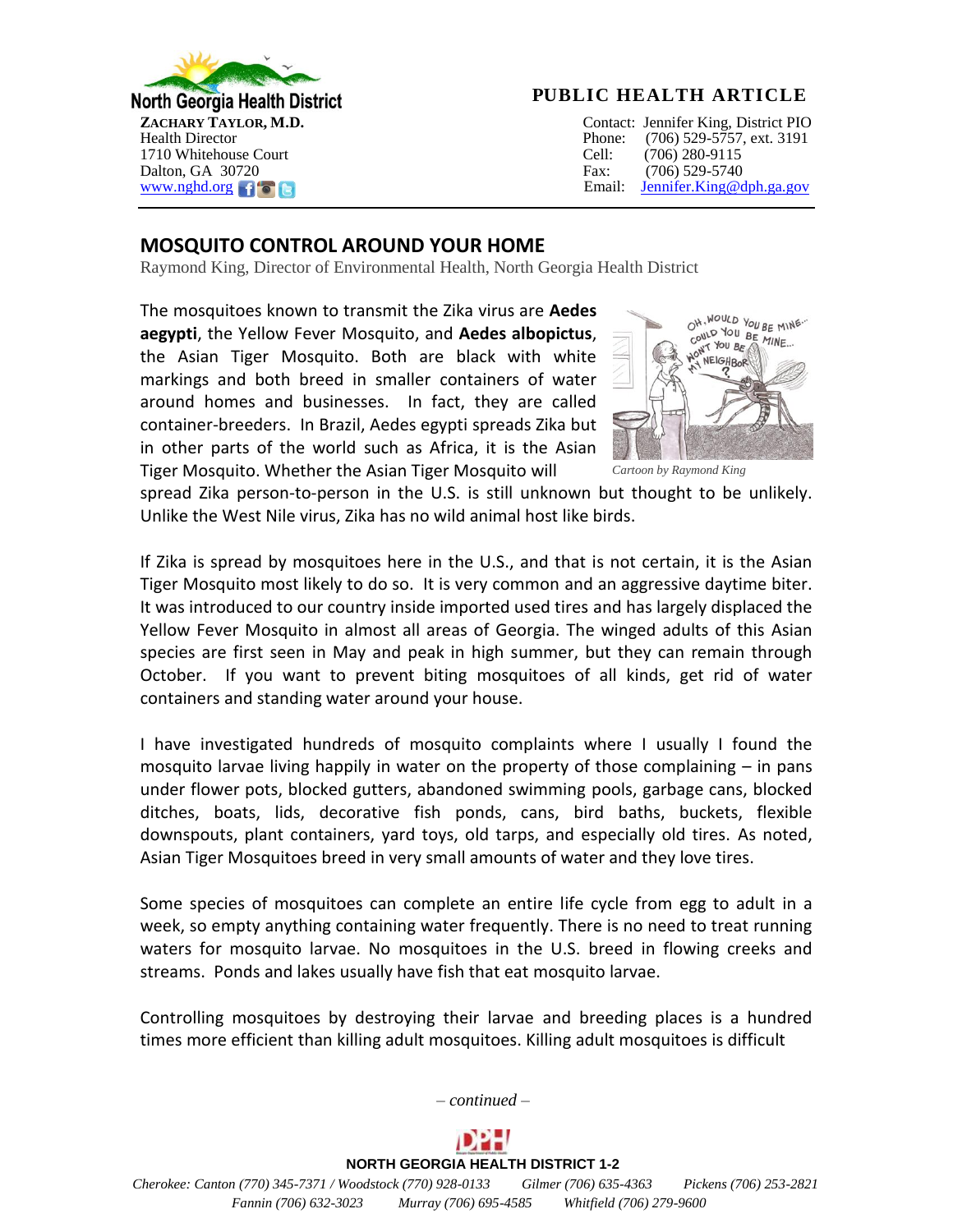but necessary where larvae control is limited or not possible. Pest control companies can apply barrier sprays to outside areas of your home and may also offer mosquito traps.

Objects or areas that cannot be emptied of water should be treated with Mosquito Dunks which contain bacteria fatal to mosquito larvae but absolutely harmless to everything else. Mosquito Dunks are safe for bird baths and even your pet's water bowl. You can break up these donut-shaped dunks by hand and use smaller pieces for small areas. Mosquito Dunks kill larvae for at least a month unless they are washed away. They are made in the shape of a donut so you can tie it to a rock with string. Placed this way in ditches and water holes, they will not wash away with the next rain. They must be replaced every thirty days or so. Bacteria in dunks will not hurt pets, children, birds or wildlife.

If you have a large area of permanent stagnant water, consider introducing small fish such as the native Mosquito Fish, *Gambusia affinis*. You can order mosquito fish online at [http://www.kens-fishfarm.com/.](http://www.kens-fishfarm.com/) Small bream and other native fish will work as well if there is enough oxygen in the water. There are a number of products to treat stagnant water areas ranging from biological controls like mosquito fish, growth regulators (methoprene contained in Altosid), to potentially hazardous pesticides. Of course Mosquito Dunks work as well but require more of them, about one for every 100 square feet of water.

Call a mosquito control professional or your environmental health office if you are not sure what to do. Don't treat stagnant pools with an inappropriate or too much insecticide. Always follow the label directions! If the pesticide is not labeled for killing mosquito larvae, don't use it. Using a pesticide for a purpose other than for which it is labeled or in greater concentrations than required is a violation of state and federal regulations. You may poison yourself, the environment, your family and your pets. Always use protective gloves when handling pesticides and use other precautions as recommended.

You want to keep adult mosquitoes out of your home. Doors to the outside should not be left open during mosquito season unless protected by tight-fitting screen doors. If you have shaded areas around your doors, these are great areas for adult mosquitoes to hang out during the day and enter your home as you open and close the doors. These shaded areas around doors should be treated with a residual insecticide at least once a month. You may buy these at hardware stores in ready-to-use sprayers, or mix your own from insecticide concentrates and apply with a simple pump sprayer. Use safety precautions and follow label directions.

*– continued –*

**NORTH GEORGIA HEALTH DISTRICT 1-2**  *Cherokee: Canton (770) 345-7371 / Woodstock (770) 928-0133 Gilmer (706) 635-4363 Pickens (706) 253-2821 Fannin (706) 632-3023 Murray (706) 695-4585 Whitfield (706) 279-9600*